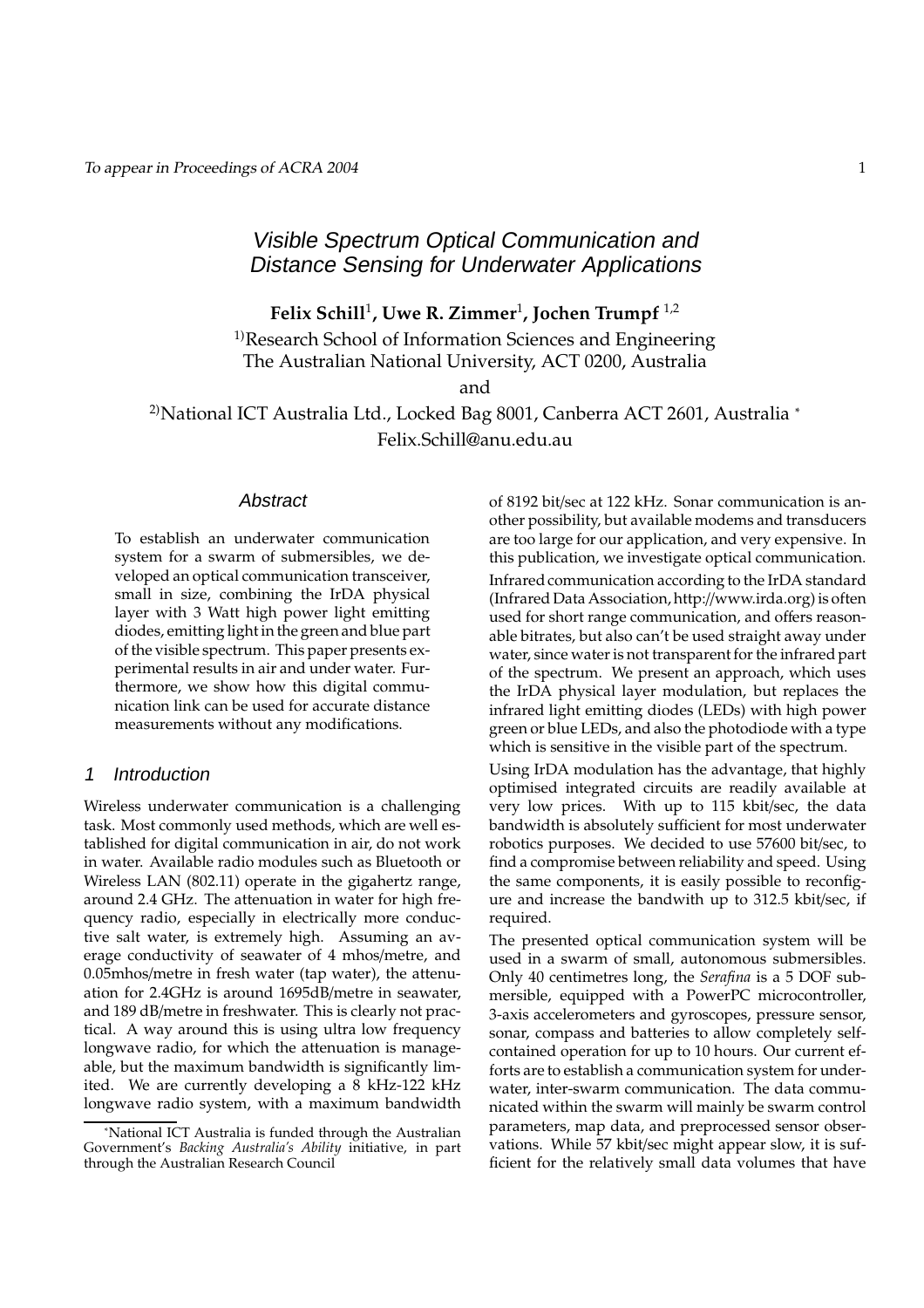to be exchanged. Since the swarm is expected to be much larger than the communication range of an individual submarine, the net bandwidth for the whole swarm scales up.

One communication subsystem will be the optical link presented in this paper, which offers high data rates up to 57 kbit/sec or more, in a range of 1-2 metres. This will be combined with a longwave radio transceiver, which offers only 8 kbit/sec speed, but a longer range of 10 metres. Major constraints are the limited available space on the craft, which asks for highly integrated circuits, low power consumption, and furthermore availability and price of the required components. We want to achieve a communication range of more than one metre, omnidirectional coverage (using several transceivers), small size (a few cubiccentimetres), and low cost (less than \$50 per transceiver).

There are some existing publications on optical underwater communication. Bales and [Chryssostomidis](#page-7-0) presents a high speed transceiver, which achieves up to 10 Mbit/sec and has a long range of up to 20 metres. This is achieved by using highly specialised and expensive hardware, and powerful, directed light transmitters. A recent publication by [\[Tivey](#page-7-1) *et al.*, 2004] shows a compact, low-cost optical tranceiver for underwater applications, with a range of 2.7m, also using the IrDA physical layer. Being 5cm in diameter and 10cm long, their device is yet still too large for our application, and has a speed of only 14.4 kbit/sec. Also, the narrow opening angle of their transmitter makes it difficult to achieve omnidirectional coverage, despite the 22 LEDs used in the transmitter. It must be noted that these transceivers where designed for much larger submersibles.

#### 2 Choosing the best wavelength

Finding the optimal wavelength for underwater communication is a difficult task, and depends on many factors. It is well known that light absorption in water increases towards the red and infrared part of the spectrum. Minimal absorption is usually achieved for blue light around 400-450nm. This is only true for clear water, though - aquatic particles like chlorophyll, algea, or plankton have specific absorption patterns, which might lead to an absorption minimum at different wavelengths ([Babin and [Stramski,](#page-7-2) 2002]). This is known as Rayleigh scattering. Finally, the availability of high power LEDs, their luminance, and also the sensitivity of the photodiode for different wavelengths play an important role. The best wavelength for the desired application depends strongly on the implementation and the environment, and can only be found experimentally. Results for the current implementation and clear water are presented later on.

#### 3 Light sources

The recent development in LED technology offers great light intensity, fast switching speed, and small packages. Especially the availability of 3 Watt LEDs with superior luminous flux makes underwater optical communication possible. We chose the Luxeon III Emitter by Lumileds ([\[Lumileds,](#page-7-3) 2004]). It is available in many different colors, particularly in the wavelengths 460 nm (blue), 490 nm (cyan), and 520 nm (green). The typical opening angle is 50 degrees off axis (or 100 degrees total) at 80 % relative brightness (compared to the brightness on the optical axis), and 60 degrees at 50 % relative brightness. At the maximum average forward current of 1000 mA and forward voltage of 3.9 V, they offer 80 lumen of luminous flux for green and cyan, respectively 30 lumen for the blue emitter. This is approximately 20-50 times brighter than most other ultrabright LEDs. Combined with the wide opening angle, omnidirectional optical communication becomes feasible.

#### 4 Transceiver implementation

For the experiments presented in this paper, a prototype transceiver was developed. It consists of two separate units - a sending unit, and a receiving unit. In the experiments, the sending unit and the receiving unit are separated, to test unidirectional communication. In the final implementation, every communication partner will be equipped with both a sender and a receiver. The major design criteria were a range which is at least one metre under water, and also low costs, small size and simplicity, since the optical transceiver will be used in swarms of small submersibles. The prototype transceiver as implemented costs approximately AUS\$ 45 per unit.

In order to simplify development and production, and also to profit from existing experience in proven technologies, the IrDA physical layer protocol was chosen and adapted to our needs. For greater flexibility in swarm applications, the higher levels of the IrDA protocol, which have been designed mainly for point to point connections, were discarded. Instead, our implementation only offers a stream-based serial optical broadcast link, which can be interfaced to a UART compatible interface. On this low hardware level, no link management or higher level error correction is done. Theoretically it is possible to operate in full duplex mode, but special care has to be taken to avoid reception of reflected light. Since the details of error correction, time multiplexing and network management are strongly application dependent, these options are left open, and are not dealt with in this paper.

The main changes to the IrDA physical layer specifications are the change of wavelength, optical characteristics such as opening angle and light intensity, and the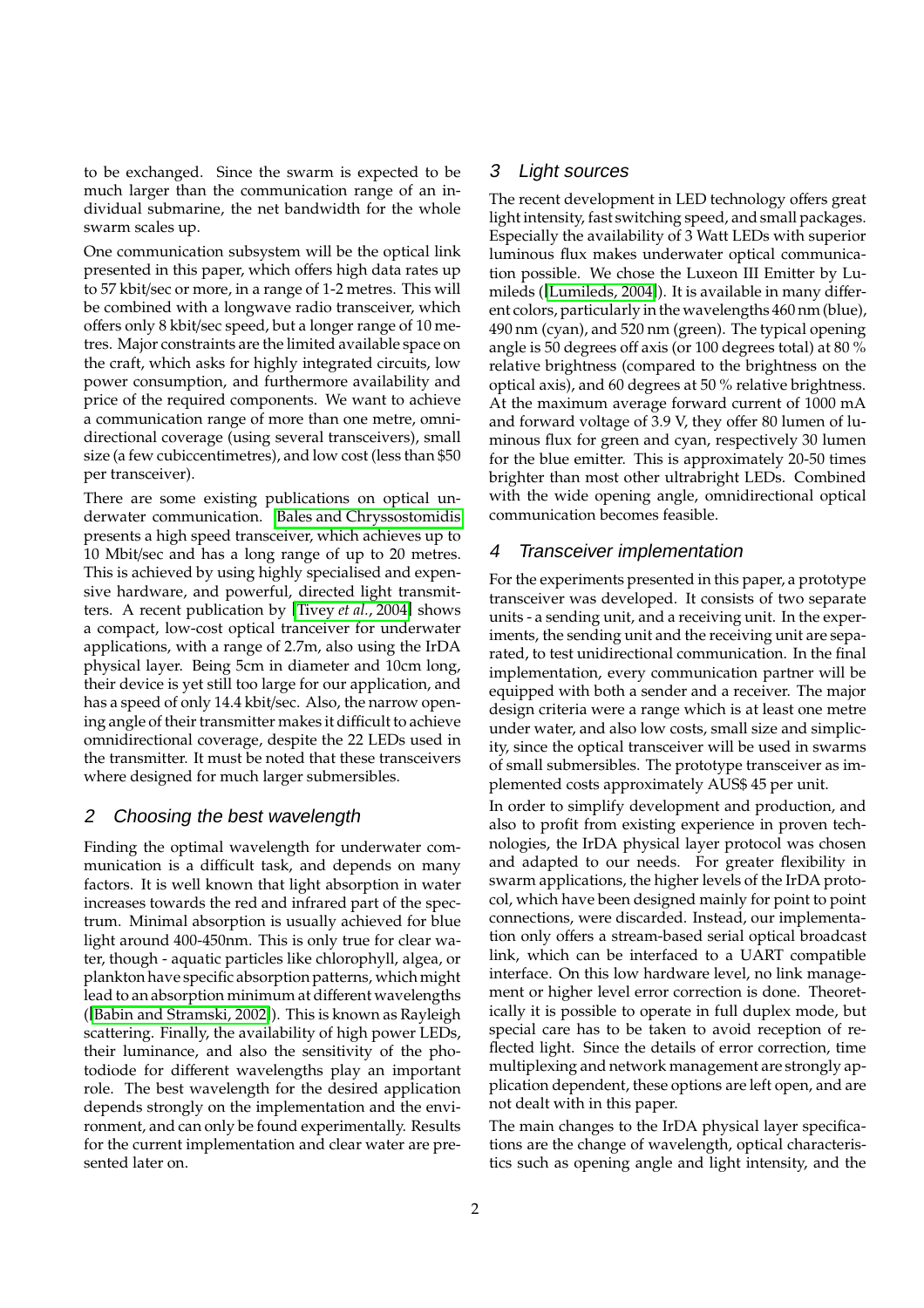

<span id="page-2-0"></span>Figure 1: Block diagram of the transceiver

possibility of a full duplex mode. The implementation details are outlined in the following sections. Refer to figure [1](#page-2-0) for a schematic diagram.

#### 4.1 Transmitter

The transmitter accepts data over a UART compatible serial interface, encodes the data according to IrDA specifications, and generates light pulses in the visible spectrum, using high power LEDs. For encoding, a standard IrDA encoder/decoder chip is used (the MCP2120 by Microchip [\[Microchip,](#page-7-4) 2001]). The output of the infrared encoder controls the MOSFET power stage, driving the high power LED. As a light emitter, we use the Luxeon III emitter described earlier, in the wavelengths 460 nm (blue), 490 nm (cyan), and 520 nm (green). The power stage is designed in a way that it is possible to switch and choose between these three colours. To simplify the underwater experiments, the power stage/LED unit is separate from the encoder unit, and sits in a waterproof case.

The transparent domes of the LEDs are in direct contact with the surrounding water, to achieve optimal optical coupling. The emitters are unfocused, with the light emitting chip located in the focal point of the PMMA dome. This means that the light travels approximately perpendicularly through the boundary between dome and water, which minimises losses due to reflections. This also ensures a similar spatial emission footprint in air and in water.

The power consumption of the transmitter mainly depends on the forward voltage on the LED. For a nominal forward voltage of 3.9 V (80 lumen luminous flux), the average DC current during broadcast is 100mA (400mW power).

#### 4.2 Receiver

The receiver circuit mainly follows IrDA guidelines, and uses standard components. To enable underwater operation, using visible light, a special photo diode has to be used, which is sensitive for wavelengths between 460 nm and 520 nm. We tested several different photo diodes, and got the best results with the diode SLD-70 BG2A, which has a good tradeoff between speed and sensitivity. The current from the photo diode is amplified by a high gain transimpedance amplifier, followed by a bandpass filter and a trigger, to retrieve the digital modulated signal. The amplification and filtering is implemented using the integrated circuit MAX3120 ([\[MAXIM-Semiconductors,](#page-7-5) 1998]). The filtered digital signal is then decoded by another IrDA encoder/decoder MCP2120. Even though one of these chips can already encode and decode IrDA signals, a separate chip is used for the receiver. The IrDA standard does not support full duplex data transmission, which means that the decoder is switched off while data is transmitted. This avoids that a sending device receives its own data, if light is reflected by nearby objects. For some applications outlined later on - especially the distance sensing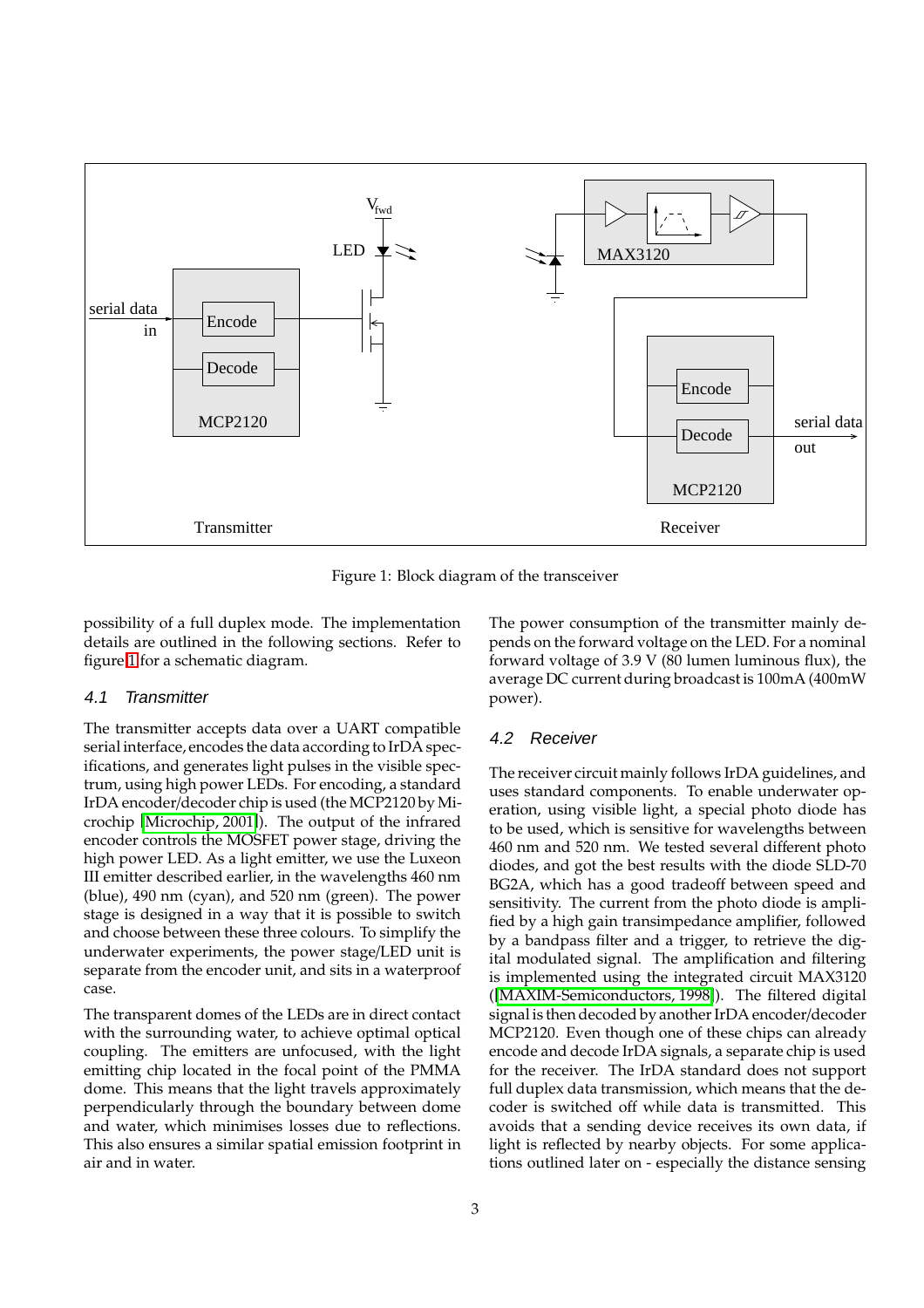presented later - full duplex mode is necessary. By using two separate chips for transmitter and receiver, this problem does not occur. Also, this makes it possible to employ multiple independent receivers on one submersible, i.e. for different directions, and only one or also several transmitters.

The receiver is placed inside a small perspex box, the photo diode is aligned perpendicularly to the transparent floor of the box. There is room for improvement regarding the optical coupling to water, when mounting the receiver to the submersibles. For the experiments presented in this paper, this setup is sufficient.

### 5 Experiment setup

Experiments were carried out to measure the maximum range and coverage of the optical digital link in air and in water. The range is defined as the maximum distance between transmitter (LED) and receiver (photo diode), for which an error rate of 0% at full transfer rate can be maintained over at least several seconds. Furthermore, experiments were carried out to investigate how transfer rate and error rate behave at distances greater than the range of the link.

#### 5.1 Measurement of error and transfer rate

Since the transceiver interface is a byte-oriented serial UART interface, the error rate measurement is also byteoriented. The following approach was chosen to identify transmission errors:

The sender, connected to the transmitter, sends out a byte stream at full transfer rate of 57600 bits per second. Due to bit overhead, this corresponds to 6000 bytes per second. Bytes are sent out in ascending order, modulo 256. The receiver compares every received byte  $b_n$  with its predecessor  $b_{n-1}$ . If not  $b_n \equiv b_{n-1} + 1 \pmod{256}$ , then an error is counted. The error rate is measured over intervals of one second, as the errors over the number of received bytes. The criteria used in this paper is 0% error rate over an interval of one second, which means that 6000 consecutive bytes have been transmitted without any errors in one second. The transfer rate is measured as the number of received bytes per seconds.

There is a small possibility of false positives, when exactly 256 bytes where not received, and the next byte is correctly decoded. It is theoretically also possible that two consecutive bytes are both wrongly decoded in a way, that they exactly meet the requirement  $b_n \equiv b_{n-1} + 1 \pmod{256}$ . These cases are very unlikely, and do not play a role if the error rate is 0% at full transfer rate. It must be noted that this measurement does not give representative figures for the bit error rate, but it allows to identify error free transmission of data.



<span id="page-3-0"></span>Figure 2: Angular coverage of the emitter (range for error-free transmission in air, cyan emitter, forward voltage 3.9V)

#### 5.2 Hardware setup

In order to avoid any unwanted interferences and hidden transmission channels, sender and receiver were physically separated. For transmission, a microcontroller board was connected to the optical transmitter, which generated the described byte stream. The microcontroller board and the transmitter were powered by a laboratory power supply, operated from mains. The receiver circuit was battery powered, and connected to a laptop, which analysed the received bytes. The closest distance between sender and receiver unit was between the LED and the photo diode. The receiver unit was fixed. To measure the range, only the LED unit was moved.

For the experiments in air, the LED and the photo diode were aligned horizontally, and positioned well away from reflecting surfaces  $(> 0.5 \text{ m})$ . The experiment was carried out in normal indoor lighting conditions, mainly fluorescent tubes.

The experiment in water was similar. The transmitter and receiver units were exactly identical. The experiment was carried out in a round pool with white walls, which is 1.5 metres deep, and 5 metres in diameter, in clear water with no visible pollution. To avoid effects of the reflecting water surface, the receiver was half-submerged, but floating on the surface, with the photo diode pointing downwards, approximately tilted 15 degrees away from the vertical pool wall, with 50 cm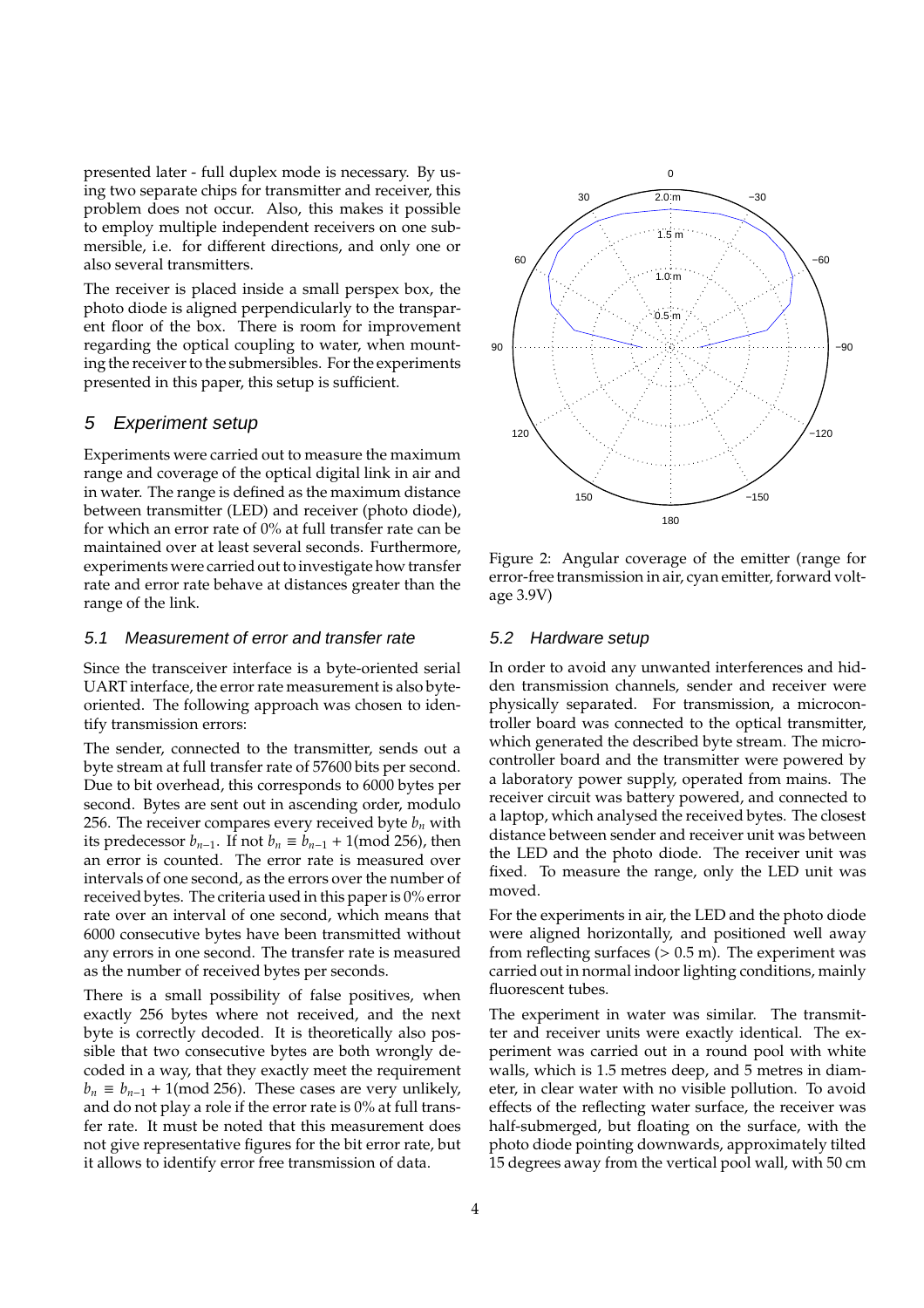

<span id="page-4-0"></span>Figure 3: Range in air

clearance from the wall. The LED unit was submerged underneath the receiver, aligned with and facing the receiver. The experiments were carried out outside, at dusk, with slightly less environmental light than the experiments in air.

#### 6 Results

Four experiments were carried out. The experiment setup and the individual results are outlined in the following section.

#### 6.1 Range in air

The range in this context means the maximum distance between transmitter and receiver, which still allows error-free transmission of data. To measure the range, the distance between transmitter and receiver was increased to the point, where the error rate becomes larger than 0% over a time span of one second. The measurements were done for three different wavelengths, 460nm (blue), 490nm (cyan), and 520nm (green), and for different forward voltages in steps of 0.1 Volt. The forward voltage across the LED influences the luminous flux of the emitter. The results can be seen in figure [3.](#page-4-0)

As expected, the range increases approximately linearly (apart from an offset) with the forward voltage. This might be surprising at first, since the received light intensity decreases in squares with increasing distance. It must be considered, though, that with increasing forward voltage, the forward current through the emitter increases likewise. That means that the emitted power also goes up in squares, which explains the linear relationship. It is obvious that it can only be approximately linear within a range, since LEDs are nonlinear devices, and also heat effects can play a role at higher powers. The LEDs are only specified up to a forward voltage of 3.9 V, at a current of 1000 mA, for which the maximum luminous flux of 80 lumen is achieved (referto the



<span id="page-4-1"></span>Figure 4: Range in water

datasheet for details). The maximum forward voltage in the experiments was 4.5 V, which is clearly over the manufacturer's specification. The emitters still worked stable and didn't overheat, since they were only driven by pulses with a short duty cycle, but a reduced lifetime might be the result.

As can be easily seen, the different wavelengths yield different ranges. Best range was achieved with the cyan emitter (2.02m), followed by blue (1.71m) and green (1.49m). The differences come from the wavelength dependent sensitivity of the photo diode, and also slightly different efficiencies of the emitters.

Figure [2](#page-3-0) reveals that the range is almost uniform within a cone of 120 degrees opening angle (measured for 3.9 V forward voltage). The opening angle can easily be changed to meet the application by using lenses. The good uniformity allows for a communication link which is fairly direction independent.

#### 6.2 Range in water

The same experiment as described before was conducted in water, in the pool setup described above. To our surprise, the range even increased, even though there should be absorption and coupling losses in water. Figure [4](#page-4-1) shows the results. Unfortunately it was not possible to measure ranges greater than 1.7 metres, due to the limited depth of the pool.

The increased range can easily be explained by the small size of the pool environment. Light from the emitter is reflected by the bright pool walls, increasing the light intensity at the receiver. The LED is bright enough to visibly illuminate the whole pool. We also expect less high frequency noise disturbing the receiver in the outdoor pool environment, since there is no artificial light source such as fluorescent lamps. Also, water shields and reduces electrical interference at the highly sensitive receiver circuit.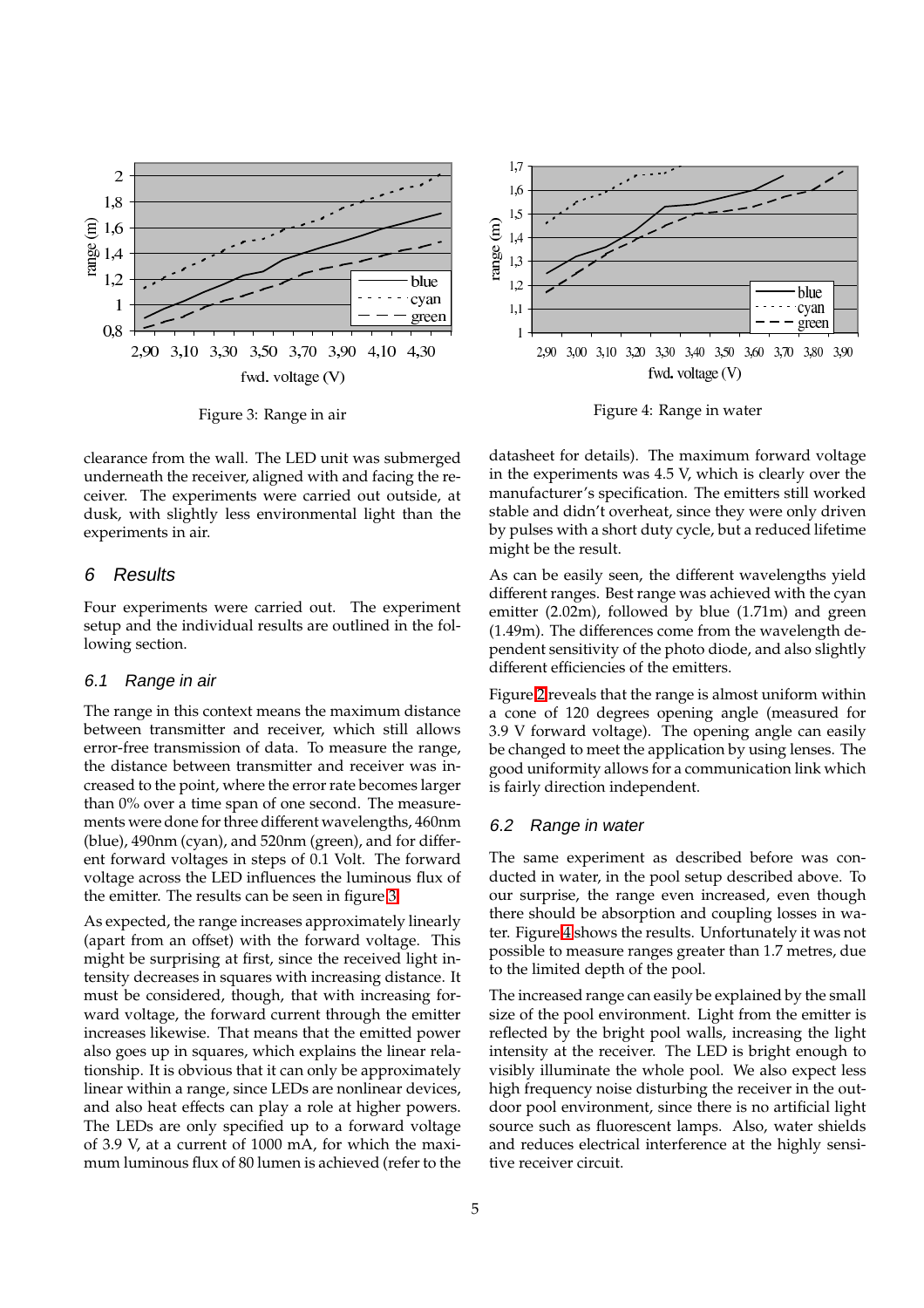The important result is that clear water attenuation in fresh water does not have a big impact on the range of optical communication up to a range of 1.7 metres, when using visible light in the blue and green range of the spectrum. Considering the huge impacts of water on HF radio, a range in the same order of magnitude is a good result. The relative difference in ranges of the three different wavelengths is still approximately the same. This also indicates that the attenuation in clear freshwater is low, so that the changing attenuation of different wavelengths does not have a big impact. While more precise measurements are not possible with our current equipment, the figures suggest an attenuation of less than 1 dB/metre. For our purposes, more precise results are not required.

#### 6.3 Behaviour of the transfer rate for large distances

As a last experiment, the behaviour of the transfer rate for distances greater than the range was investigated. The results are shown in figure [5.](#page-5-0) For this experiment, the cyan emitter was used, with a forward voltage of 3.9 V. A range of 1.8 metres is expected. The region of interest for the behaviour of transfer rate and error rate is here above the range, from 1.8 metres to 2.7 metres. The transfer rate was measured and averaged over one second periods. The distance was increased continously at a rate of one centimetre per second.

It can be seen how the transfer rate is very accurately linked to the distance. As the plot reveals, there is only a very small variation. It might appear counterintuitive at first, that a digitally decoded, synchronized bytestream shows such a predictable and almost linear decrease in the transfer rate over such a large range of distances, especially if considering that, at 2.7 metres, where the transfer rate almost becomes zero, the received light intensity is only 44% of the intensity at 1.8 metres.

This result suggests that the IrDA physical link layer approximates the additive white gaussian noise channel model (Binary Input AWGN). This means that noise is mainly generated on the receiver side, i.e. by the preamplifier and filter stage commonly used in IrDA applications. It is reasonable to assume that the optical transmission of light in air is almost noise-free. Also, the relatively short range doesn't allow for strong interference, scattering or reflection effects.

So why is the transfer rate decreasing? This is a side effect of the serial communication protocol. The start of a new byte is identified by a start bit. If the start bit couldn't be received, the IrDA decoder will reject the byte, which means a decrease of transfer rate. Therefore the transfer rate is an indirect measurement of the bit detection error.



<span id="page-5-0"></span>Figure 5: Transfer rate for increasing distance. Black dots represent the measured transferrate, the blue curve is the fitted parameterised model, the blue dots are the error, i.e. the difference between model and data.

According to the AWGN channel model, the received analog signal is

$$
Y(t) = X(t) + W(t)
$$
 (1)

where  $X(t)$  is the transmitted signal, and  $W(t)$  is white gaussian noise. This formula can be extended to include the transmission distance, assuming the transmitter is a uniform point source. To include ambient light into the model, the average light power *Pavg* received by the photo diode has to be included as well. The parameter  $\alpha$  is for normalisation, and has to be identified experimentally.

$$
Y(t) = \frac{\alpha}{d^2}X(t) + P_{avg} + W(t)
$$
 (2)

After preamplification, the signal goes through an adaptive comparator and trigger stage, which adapts to the average power level. The average power level can be measured by low-pass filtering. By comparing the incoming signal to this adaptive average, the digital pulse signal is recovered. This is a statistic process. The trigger accepts a pulse, if the received signal is greater than the average power level, plus a hysteresis term. So the decoded digital signal is

$$
Y_d(t) = \begin{cases} 1 & \text{if } Y(t) > (P_{avg} + h) \\ 0 & \text{otherwise} \end{cases}
$$
 (3)

Therefore, the probability for receiving and decoding a pulse is

$$
P(Y_d = 1|X) = P(Y - (P_{avg} + h) > 0)
$$
 (4)

$$
= P\left(\frac{\alpha}{d^2}X + W - h > 0\right) \tag{5}
$$

$$
= P\left(-\frac{\alpha}{d^2}X + h < W\right) \tag{6}
$$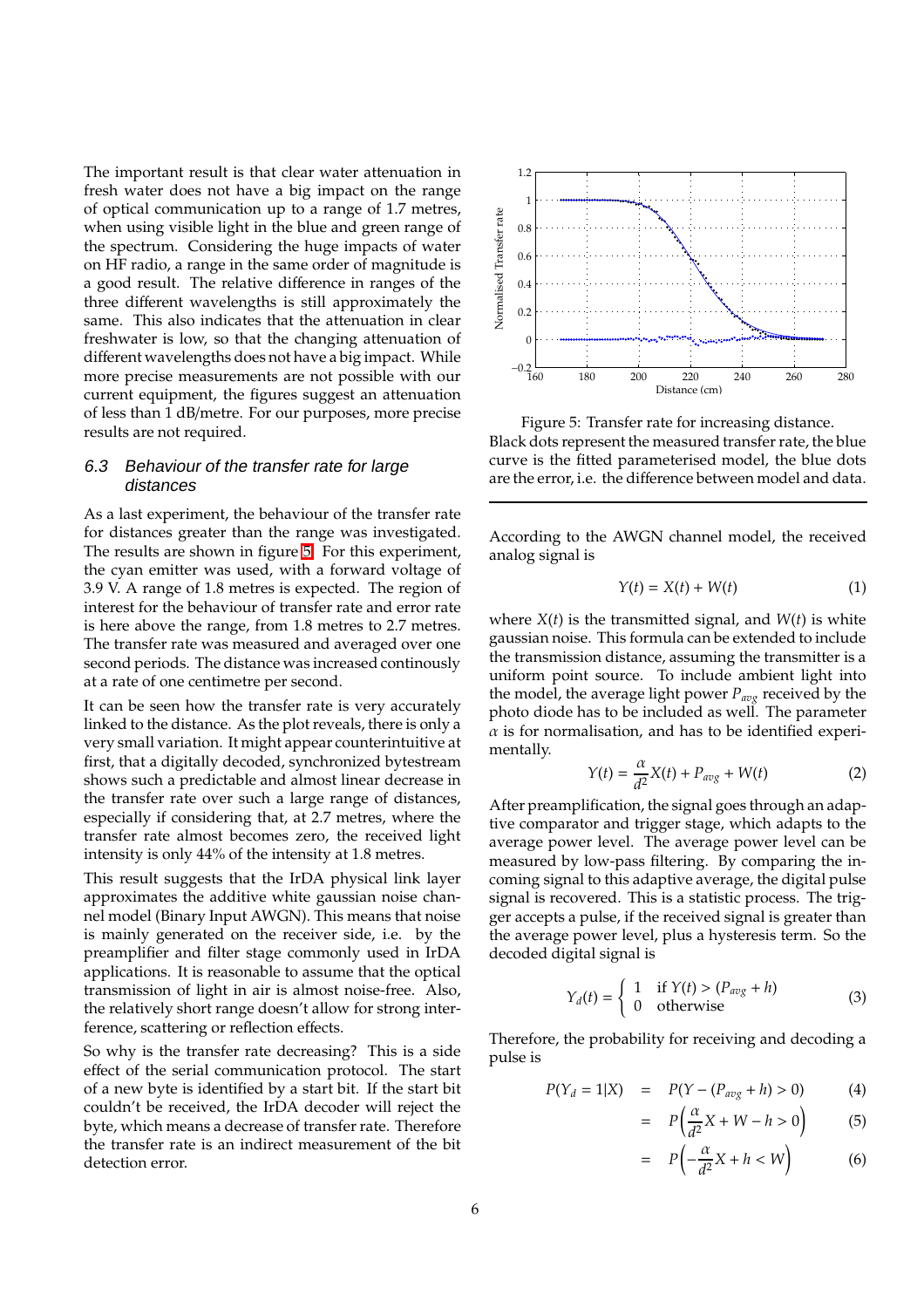$$
= Q_{\sigma}\left(-\frac{\alpha}{d^2}X - h\right) \tag{7}
$$

$$
=:\ Q_{\sigma}(D(X)) \qquad (8)
$$

with 
$$
Q_{\sigma}(u)
$$
 :=  $\int_{u} \frac{1}{\sigma \sqrt{2\pi}} e^{-z^2/(2\sigma^2)} dz$ 

This probability is basically a function of the signal to noise ratio. The signal power is proportional to the inverse square of the distance, the noise level is specified by *σ* in  $Q_σ$ . The dectection probability  $Q_σ(D(X))$  can be rewritten to obtain parameters which are easier to calibrate. We can assume unit variance, and rescale the function  $D(X)$ :

$$
Q_1(D'(X)) = Q_1\left(-\bar{\alpha}\left(\frac{1}{d^2} - \frac{1}{d_0^2}\right)X\right) \tag{9}
$$

Here, the distance  $d_0$  expresses the distance where the transfer rate is only 50%, and  $\bar{\alpha}$  is a scaling factor, expressing the luminous flux of the LED and the sensitivity of the detector relative to the noise level. This function approximates the observed data astonishingly well. The fitted curve with  $\bar{\alpha} = 400000$  and  $d_0 = 223$  cm can be seen in figure [5.](#page-5-0) The absolute error is below 0.02, which is close to the measurement resolution.

#### 7 Distance sensing

Though the main use of the optical communication system is data transfer between submersible swarm members, the observed behaviour of ranges and the transfer rate can also be used for distance sensing. This can be done without any changes to the hardware. This is useful to identify the swarm geometry, and to track communication partners. The following considerations assume that the receiver is within the uniform part of the angular coverage (within 60 degrees off axis). This restriction can be checked using a camera sensor, or can also be overcome by using several transmitters, to achieve overall uniform coverage. There are two general ways for measuring the distance between transmitter and receiver:

#### 7.1 Short range distance measurements

If the receiver is within the 0% error rate range of the transmitter, the transfer rate and error rate don't reveal the signal strength, and therefore can't be used for distance measurements. In this case, it is possible to change the forward voltage at the transmitter, in order to identify the 0% error rate threshold.

Normally, the transmitter (or master) sends at the maximum nominal forward voltage (3.9V). When a receiver identifies and decodes the signal, this receiver can calculate transfer rate, and verify the 0% error condition. If this is fulfilled, the receiver sends back a request for short range distance sensing. The master now slowly lowers the forward voltage, and while doing so, always sending out the currently measured forward voltage. This goes on as long as the receiver can decode the signal error-free. When the range boundary is reached for a specific forward voltage, this process can stop, and the receiver can calculate the range for the last correctly received forward voltage, using the range plot shown in figure [3](#page-4-0) (This is a simple, linear function). This distance can be sent back at full power to the master, which then can abort the transmission.

It is of course also possible to implement this as a noninteractive process. In this case, every unit would send out a frame, where the forward voltage is sweeped down continuously, while again sending out the current voltage. Every receiver in range can then determine the error rate dropoff point individually, which is proportional to the distance. The short-range method has the advantage, that the identity of the receiver is known. This makes it easier to generate a geometric swarm model.

#### 7.2 Long range distance measurements

If transmitter and receiver are so far apart, that an errorfree transmission is not possible even at full power, it is still possible to measure the distance. Assuming the sender is transmitting an evenly distributed bit pattern at full speed, all the receiver has to do is to measure the current transfer rate, which stands in a close relationship with the distance (figure [5\)](#page-5-0). Using a parameterised, calibrated function, or a lookup table, the distance can be retrieved.

Since error free communication is not possible over this long range, the identity of the sender is not known. This problem can easily be solved, if the optical communication system uses a time-sliced, collision-free sender arbitration protocol. In this case, the sending schedule is known throughout the network. Now it is easy to look up the current sender in the scheduling information, even if the transmission cannot be decoded correctly.

#### 7.3 Limitations

Both approaches assume a homogenous environment, without any obstacles close to receiver, transmitter, or the line of sight. Reflections can disturb the measurements. Obviously, both curves for range and transfer rate over distance have to be experimentally measured for the given hardware setup, in order to calibrate the measurements. The calibration results can be stored as parameterised functions, or also as lookup tables. With proper calibration, the expected accuracy is better than 2 cm for both measurement methods.